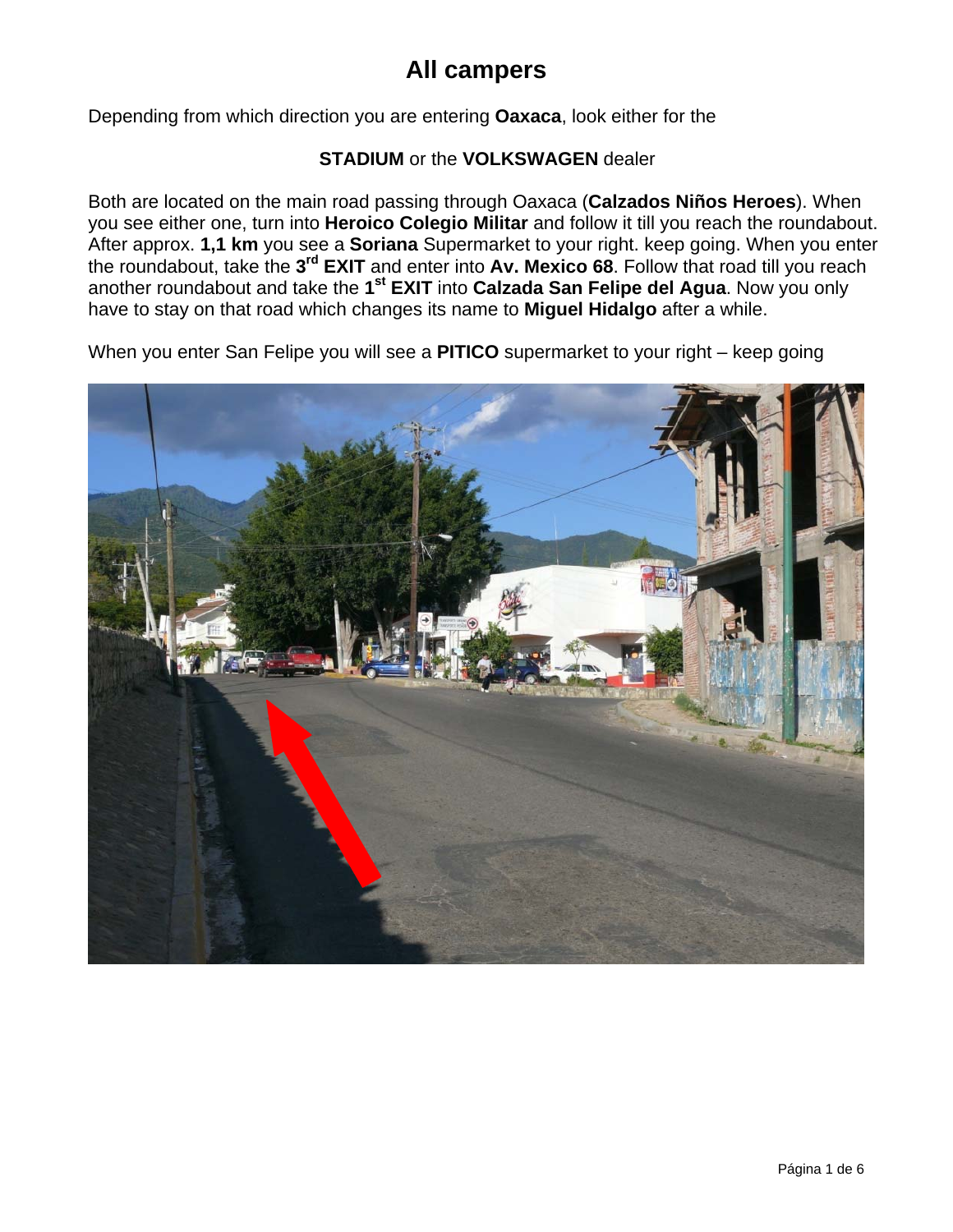After another **800 m** you reach the point, where all campers **up to 23 feet** have to turn left into **Agustin del Iturbide.** Look for a blue sign to your left saying **HOSTAL**. On the right you can see the church. **You, with your big rig keep going**

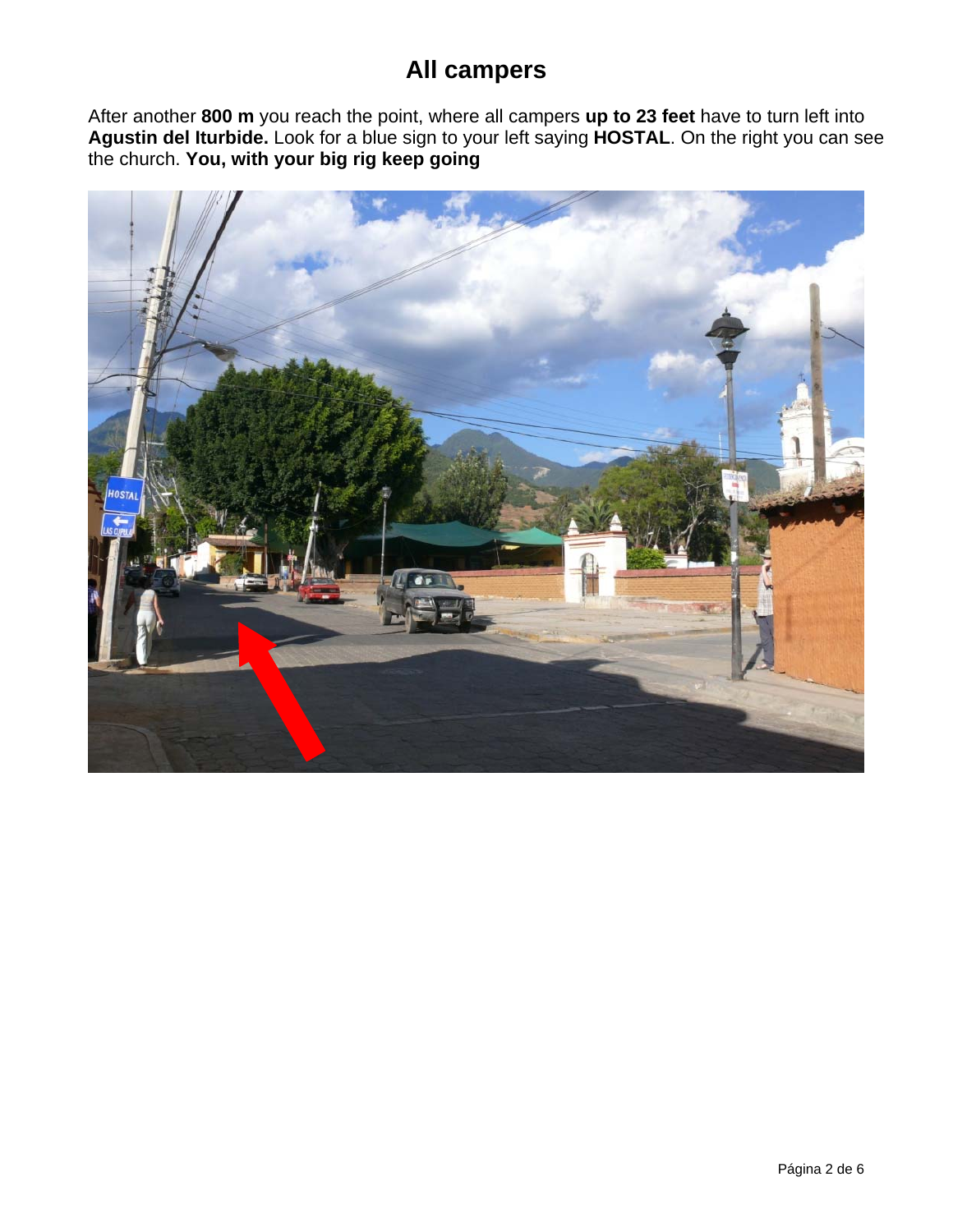Just stay on the road. When you reach the fork, stay on the right and keep going



After approx. **600 m** you will see the turnaround for the buses. You turn left here.

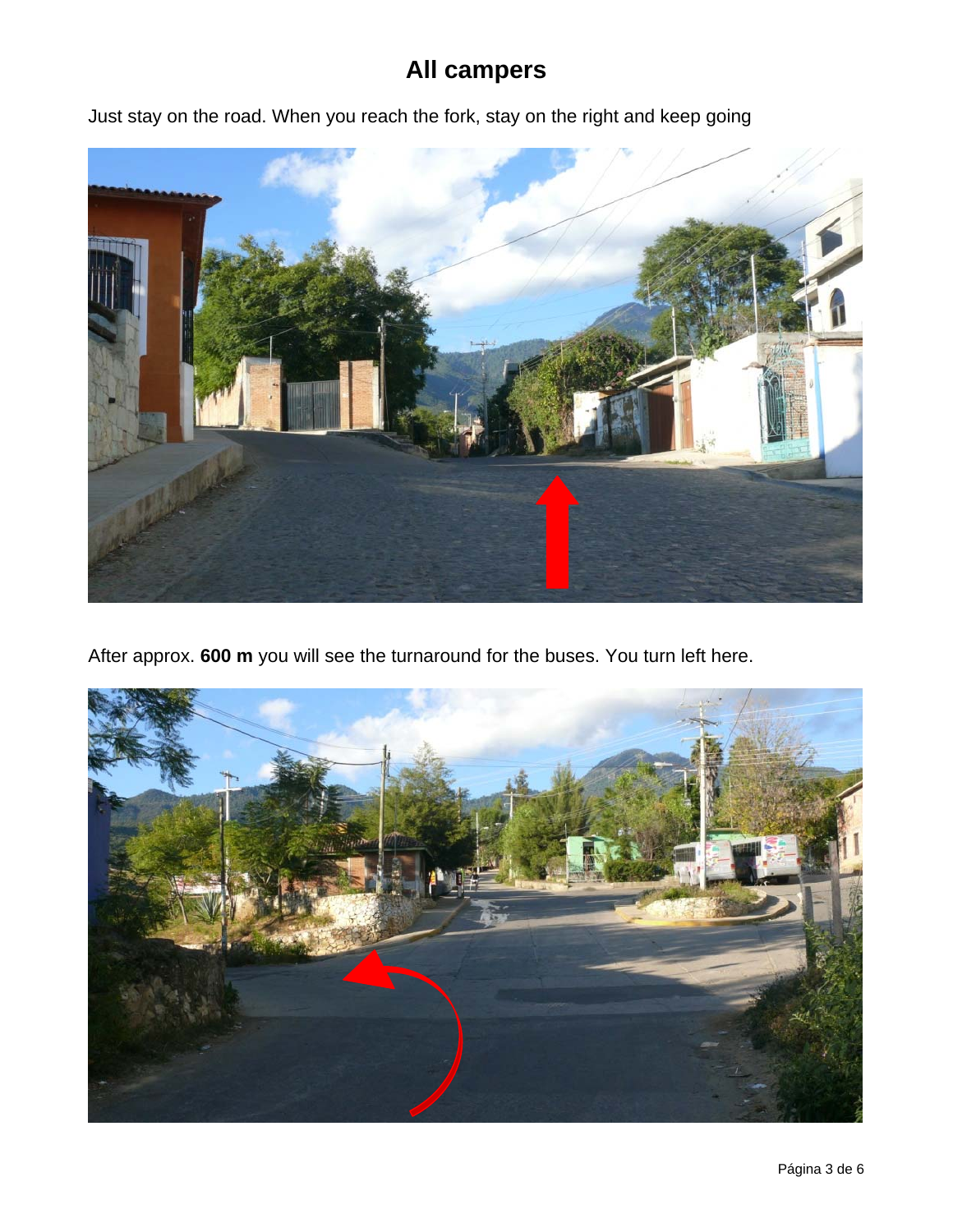After you have taken the left turn, you will see this sign



Keep on going for another **800 m** before you have to **turn left again**. You will pass a **bridge** and drive up on a curvy road till you either see the **big white building** on the left hand side (it has a tennis court and flood lights) or that sign on the opposite side at the foot of the hill.

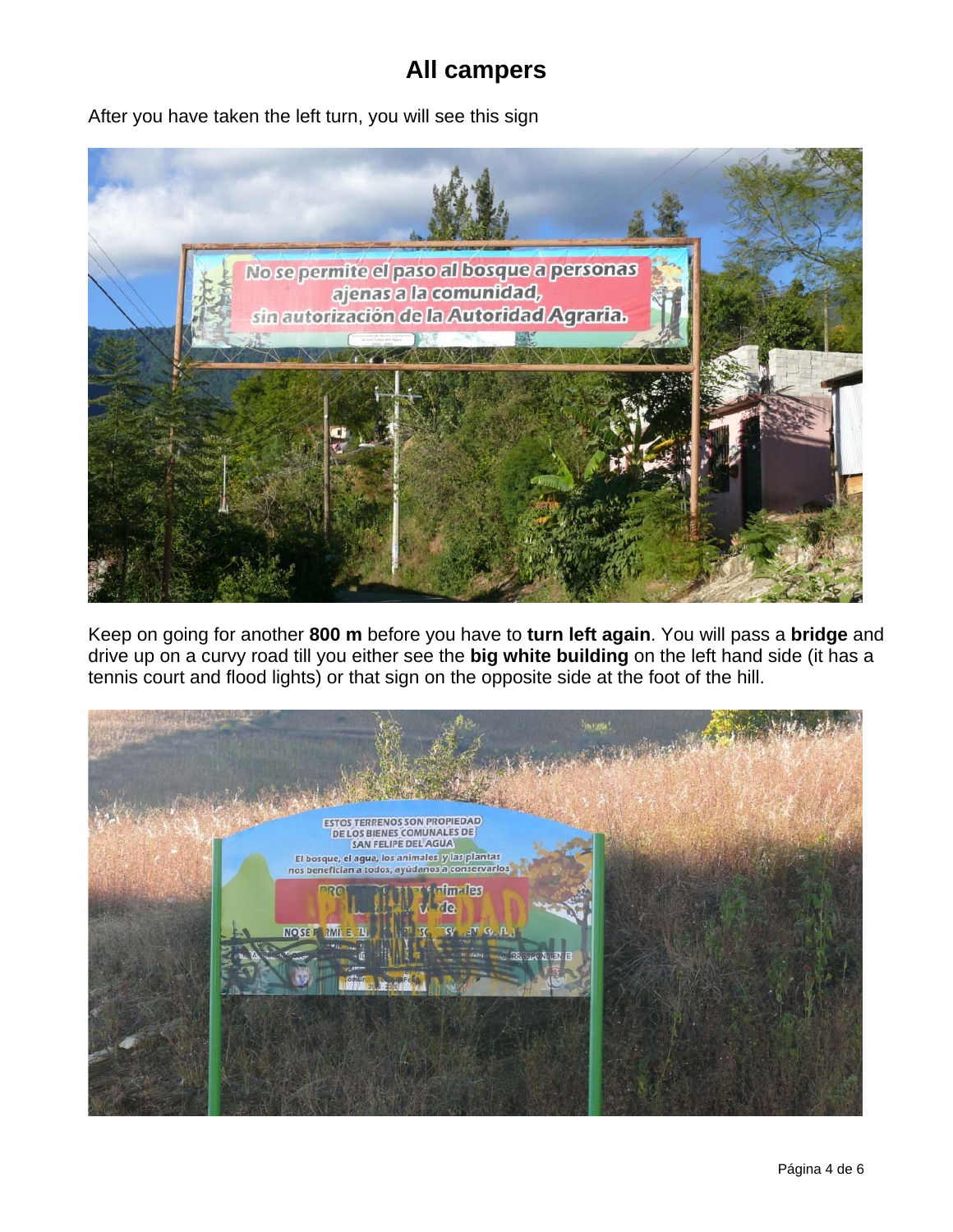Here turn left onto the gravel road (they are currently working on that road so it may be paved the time you show up) Well you are almost there, just stay on that road for another **600 m** till you see the entrance of the **San Felipe Campground on your right hand side** 

#### **¡Ring the bell and wait for service!**